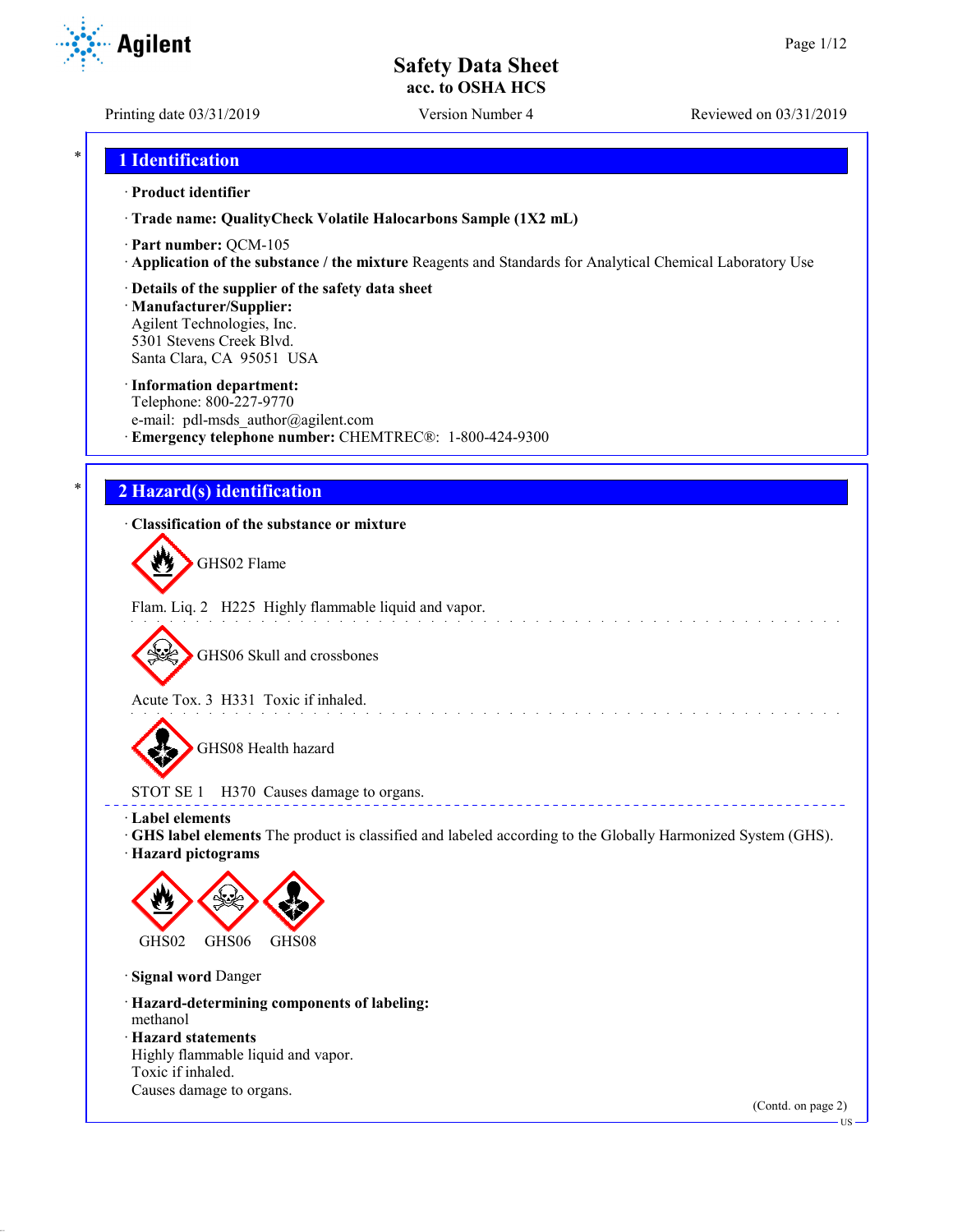## **Trade name: QualityCheck Volatile Halocarbons Sample (1X2 mL)**

(Contd. of page 1) · **Precautionary statements** Keep away from heat/sparks/open flames/hot surfaces. - No smoking. Ground/bond container and receiving equipment. Use explosion-proof electrical/ventilating/lighting/equipment. Use only non-sparking tools. Take precautionary measures against static discharge. Do not breathe dust/fume/gas/mist/vapors/spray. Wash thoroughly after handling. Do not eat, drink or smoke when using this product. Use only outdoors or in a well-ventilated area. Wear protective gloves/protective clothing/eye protection/face protection. If on skin (or hair): Take off immediately all contaminated clothing. Rinse skin with water/shower. IF INHALED: Remove person to fresh air and keep comfortable for breathing. IF exposed: Call a POISON CENTER or doctor/physician. Specific treatment (see on this label). In case of fire: Use for extinction: CO2, powder or water spray. Store in a well-ventilated place. Keep container tightly closed. Store in a well-ventilated place. Keep cool. Store locked up. Dispose of contents/container in accordance with local/regional/national/international regulations. · **Classification system:** · **NFPA ratings (scale 0 - 4)** 1 3  $\overline{0}$  $Health = 1$  $Fire = 3$ Reactivity  $= 0$ · **HMIS-ratings (scale 0 - 4) HEALTH**  FIRE REACTIVITY  $\boxed{0}$  Reactivity = 0  $\overline{1}$  Health = \*1  $3$  Fire = 3 · **Other hazards** · **Results of PBT and vPvB assessment** · **PBT:** Not applicable. · **vPvB:** Not applicable.

# \* **3 Composition/information on ingredients**

· **Chemical characterization: Mixtures**

· **Description:** Mixture of the substances listed below with nonhazardous additions.

· **Dangerous components:**

67-56-1 methanol 99.185%

# **4 First-aid measures**

· **Description of first aid measures**

· **General information:**

Immediately remove any clothing soiled by the product.

(Contd. on page 3) US

Printing date 03/31/2019 Version Number 4 Reviewed on 03/31/2019

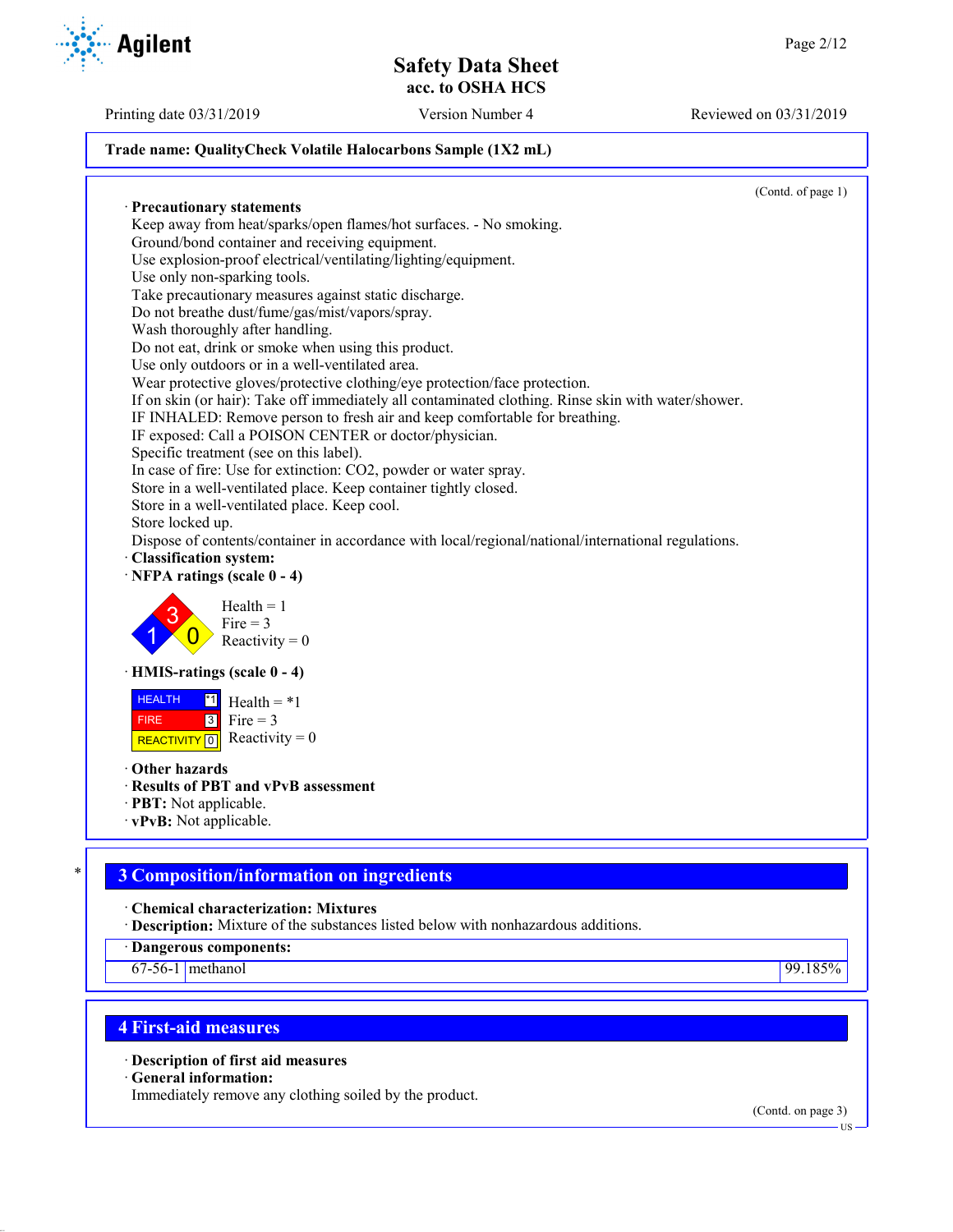Printing date 03/31/2019 Version Number 4 Reviewed on 03/31/2019

#### **Trade name: QualityCheck Volatile Halocarbons Sample (1X2 mL)**

(Contd. of page 2)

US

Remove breathing apparatus only after contaminated clothing have been completely removed. In case of irregular breathing or respiratory arrest provide artificial respiration.

#### · **After inhalation:**

Supply fresh air or oxygen; call for doctor.

- In case of unconsciousness place patient stably in side position for transportation.
- · **After skin contact:** Immediately wash with water and soap and rinse thoroughly.
- · **After eye contact:** Rinse opened eye for several minutes under running water. Then consult a doctor.
- · **After swallowing:** If symptoms persist consult doctor.
- · **Information for doctor:**

· **Most important symptoms and effects, both acute and delayed** No further relevant information available.

- · **Indication of any immediate medical attention and special treatment needed**
- No further relevant information available.

## \* **5 Fire-fighting measures**

- · **Extinguishing media**
- · **Suitable extinguishing agents:**
- CO2, extinguishing powder or water spray. Fight larger fires with water spray or alcohol resistant foam.
- · **For safety reasons unsuitable extinguishing agents:** Water with full jet
- · **Special hazards arising from the substance or mixture**

During heating or in case of fire poisonous gases are produced.

- · **Advice for firefighters**
- · **Protective equipment:** Mouth respiratory protective device.

## \* **6 Accidental release measures**

· **Personal precautions, protective equipment and emergency procedures**

Mount respiratory protective device.

Wear protective equipment. Keep unprotected persons away.

- · **Environmental precautions:** Do not allow to enter sewers/ surface or ground water.
- · **Methods and material for containment and cleaning up:**

Absorb with liquid-binding material (sand, diatomite, acid binders, universal binders, sawdust). Dispose contaminated material as waste according to item 13.

Ensure adequate ventilation.

### · **Reference to other sections**

See Section 7 for information on safe handling.

See Section 8 for information on personal protection equipment.

See Section 13 for disposal information.

## · **Protective Action Criteria for Chemicals**

| $\cdot$ PAC-1: |                               |                      |
|----------------|-------------------------------|----------------------|
|                | $67-56-1$ methanol            | $530$ ppm            |
|                | 127-18-4 tetrachloroethylene  | $35$ ppm             |
|                | 56-23-5 carbon tetrachloride  | $1.2$ ppm            |
|                | $107-06-2$ 1,2-dichloroethane | $150$ ppm            |
|                | 75-09-2 dichloromethane       | $200$ ppm            |
|                | 108-90-7 chlorobenzene        | $10$ ppm             |
|                | 67-66-3 trichloromethane      | 2 ppm                |
|                | 124-48-1 dibromochloromethane | $1.1 \text{ mg/m}^3$ |
|                |                               | (Cond. on page 4)    |

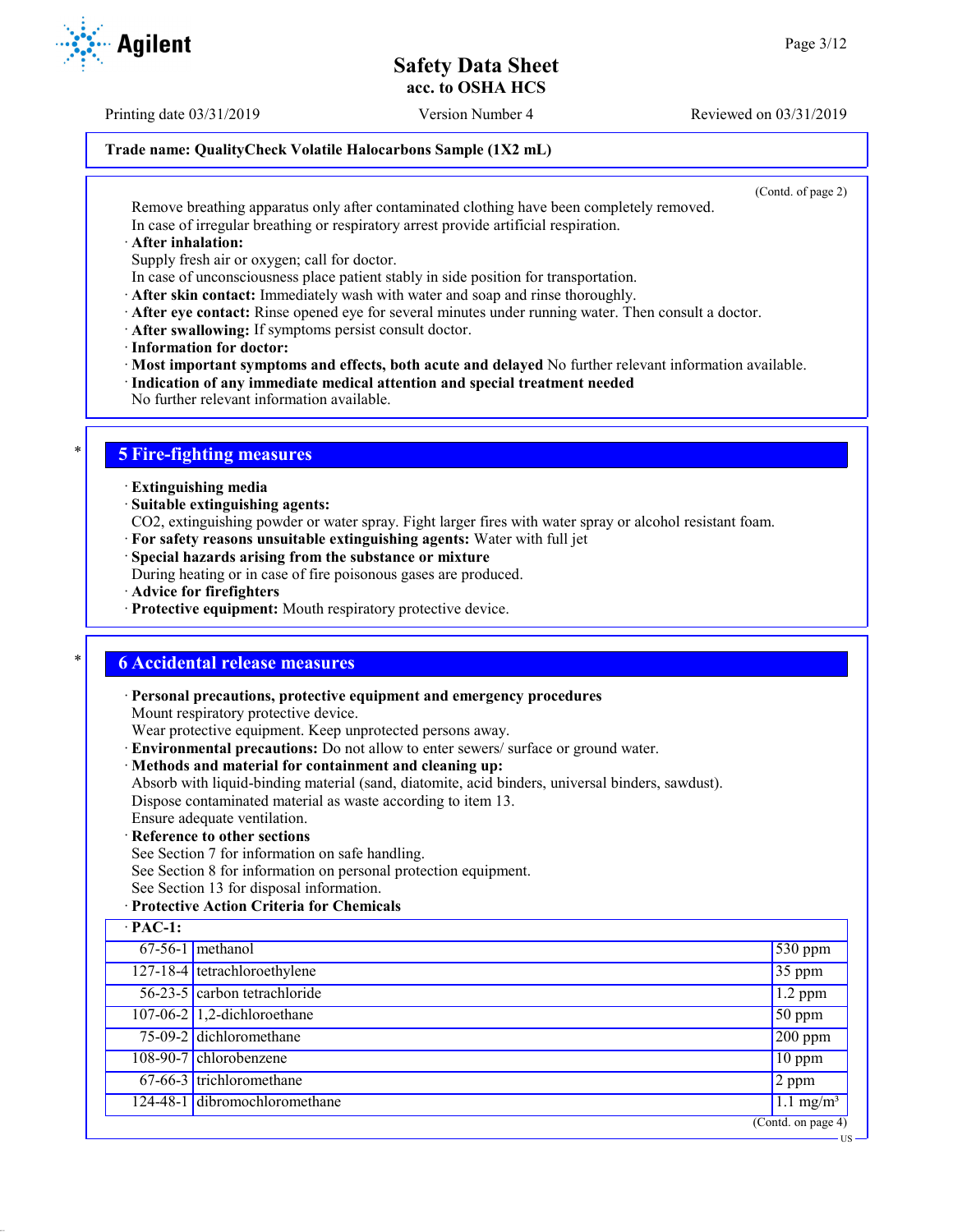### **Trade name: QualityCheck Volatile Halocarbons Sample (1X2 mL)**

|                      |                                  | (Contd. of page 3)      |
|----------------------|----------------------------------|-------------------------|
|                      | 71-55-6 $1,1,1$ -trichloroethane | $230$ ppm               |
|                      | 79-01-6 trichloroethylene        | 130 ppm                 |
|                      | $75-25-2$ bromoform              | $1.5$ ppm               |
|                      | 75-27-4 bromodichloromethane     | $1.3$ mg/m <sup>3</sup> |
| $\cdot$ PAC-2:       |                                  |                         |
|                      | $67-56-1$ methanol               | $2,100$ ppm             |
|                      | 127-18-4 tetrachloroethylene     | $230$ ppm               |
|                      | 56-23-5 carbon tetrachloride     | 13 ppm                  |
|                      | 107-06-2 1,2-dichloroethane      | $200$ ppm               |
|                      | 75-09-2 dichloromethane          | $560$ ppm               |
|                      | 108-90-7 chlorobenzene           | $150$ ppm               |
|                      | 67-66-3 trichloromethane         | 64 ppm                  |
|                      | 124-48-1 dibromochloromethane    | $12 \text{ mg/m}^3$     |
|                      | $71-55-6$ 1,1,1-trichloroethane  | $600$ ppm               |
|                      | 79-01-6 trichloroethylene        | $450$ ppm               |
|                      | $75-25-2$ bromoform              | $6.8$ ppm               |
|                      | 75-27-4 bromodichloromethane     | $14 \text{ mg/m}^3$     |
| $\overline{PAC-3}$ : |                                  |                         |
|                      | $67-56-1$ methanol               | $7200*$ ppm             |
|                      | 127-18-4 tetrachloroethylene     | $1,200$ ppm             |
|                      | 56-23-5 carbon tetrachloride     | 340 ppm                 |
|                      | 107-06-2 1,2-dichloroethane      | $300$ ppm               |
|                      | 75-09-2 dichloromethane          | $6,900$ ppm             |
|                      | 108-90-7 chlorobenzene           | $400$ ppm               |
|                      | 67-66-3 trichloromethane         | 3,200 ppm               |
|                      | 124-48-1 dibromochloromethane    | $73$ mg/m <sup>3</sup>  |
|                      | $71-55-6$ 1,1,1-trichloroethane  | $4,200$ ppm             |
|                      | 79-01-6 trichloroethylene        | 3,800 ppm               |
|                      | $75-25-2$ bromoform              | 41 ppm                  |
|                      | 75-27-4 bromodichloromethane     | $85 \text{ mg/m}^3$     |

# \* **7 Handling and storage**

### · **Handling:**

- · **Precautions for safe handling**
- Ensure good ventilation/exhaustion at the workplace.
- Open and handle receptacle with care.
- Prevent formation of aerosols.
- · **Information about protection against explosions and fires:** Keep ignition sources away - Do not smoke. Protect against electrostatic charges. Keep respiratory protective device available.

(Contd. on page 5)



Printing date 03/31/2019 Version Number 4 Reviewed on 03/31/2019

US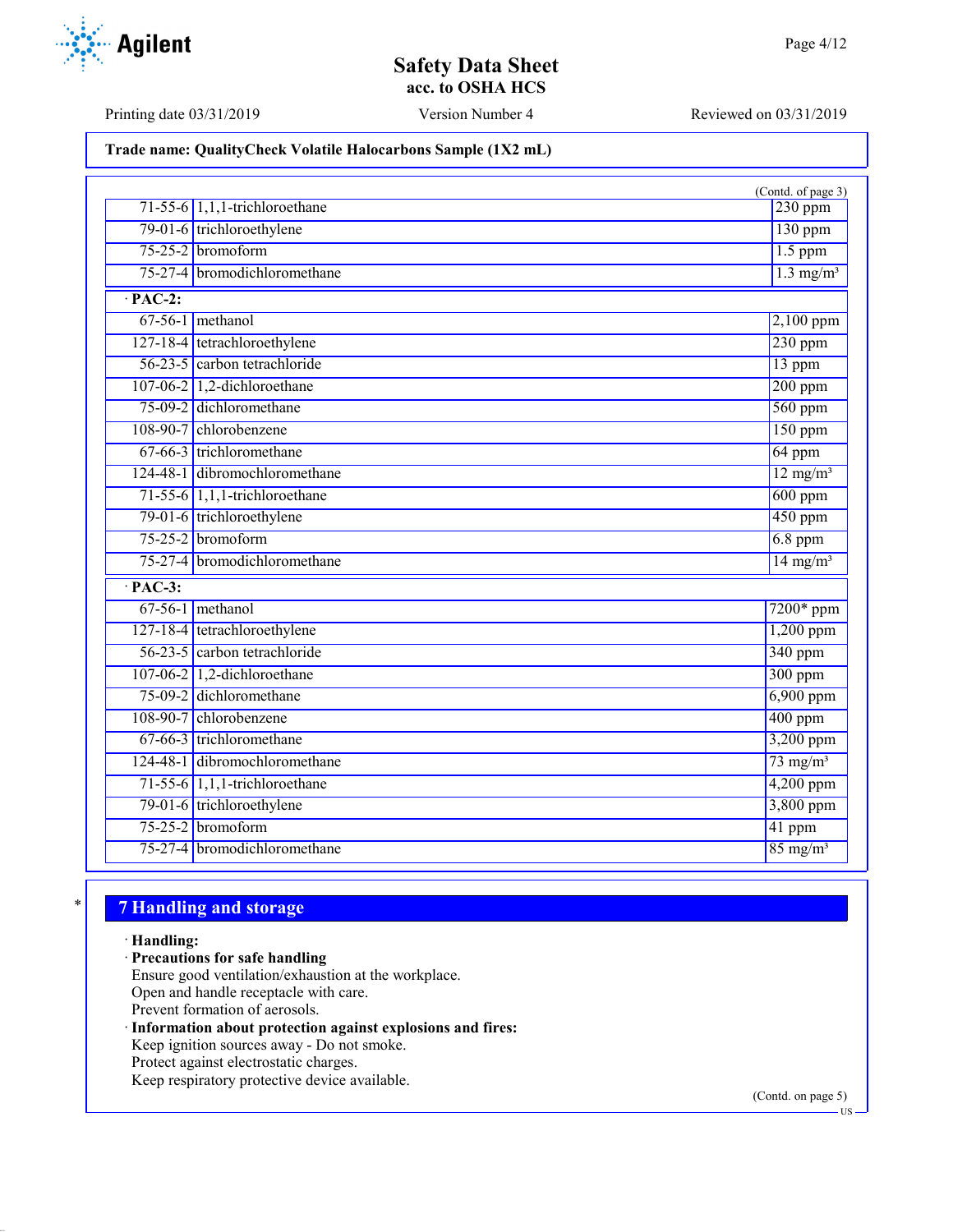Printing date 03/31/2019 Version Number 4 Reviewed on 03/31/2019

**Trade name: QualityCheck Volatile Halocarbons Sample (1X2 mL)**

(Contd. of page 4)

· **Conditions for safe storage, including any incompatibilities**

· **Storage:**

· **Requirements to be met by storerooms and receptacles:** Store in a cool location.

- · **Information about storage in one common storage facility:** Not required.
- · **Further information about storage conditions:**

Keep receptacle tightly sealed.

Store in cool, dry conditions in well sealed receptacles.

· **Specific end use(s)** No further relevant information available.

## \* **8 Exposure controls/personal protection**

· **Additional information about design of technical systems:** No further data; see item 7.

#### · **Control parameters**

· **Components with limit values that require monitoring at the workplace:**

### **67-56-1 methanol**

- PEL Long-term value: 260 mg/m<sup>3</sup>, 200 ppm REL Short-term value: 325 mg/m<sup>3</sup>, 250 ppm Long-term value: 260 mg/m<sup>3</sup>, 200 ppm Skin
- TLV Short-term value:  $328 \text{ mg/m}^3$ ,  $250 \text{ ppm}$ Long-term value: 262 mg/m<sup>3</sup>, 200 ppm Skin; BEI

### · **Ingredients with biological limit values:**

**67-56-1 methanol**

#### BEI 15 mg/L

Medium: urine Time: end of shift Parameter: Methanol (background, nonspecific)

· **Additional information:** The lists that were valid during the creation were used as basis.

#### · **Exposure controls**

- · **Personal protective equipment:**
- · **General protective and hygienic measures:**

Keep away from foodstuffs, beverages and feed.

Immediately remove all soiled and contaminated clothing.

Wash hands before breaks and at the end of work.

- Store protective clothing separately.
- · **Breathing equipment:**

When used as intended with Agilent instruments, the use of the product under normal laboratory conditions and with standard practices does not result in significant airborne exposures and therefore respiratory protection is not needed.

Under an emergency condition where a respirator is deemed necessary, use a NIOSH or equivalent approved device/equipment with appropriate organic or acid gas cartridge.

## · **Protection of hands:**

Although not recommended for constant contact with the chemicals or for clean-up, nitrile gloves 11-13 mil thickness are recommended for normal use. The breakthrough time is 1 hr. For cleaning a spill where there is direct contact of the chemical, butyl rubber gloves are recommended 12-15 mil thickness with breakthrough times exceeding 4 hrs. Supplier recommendations should be followed.

(Contd. on page 6)



US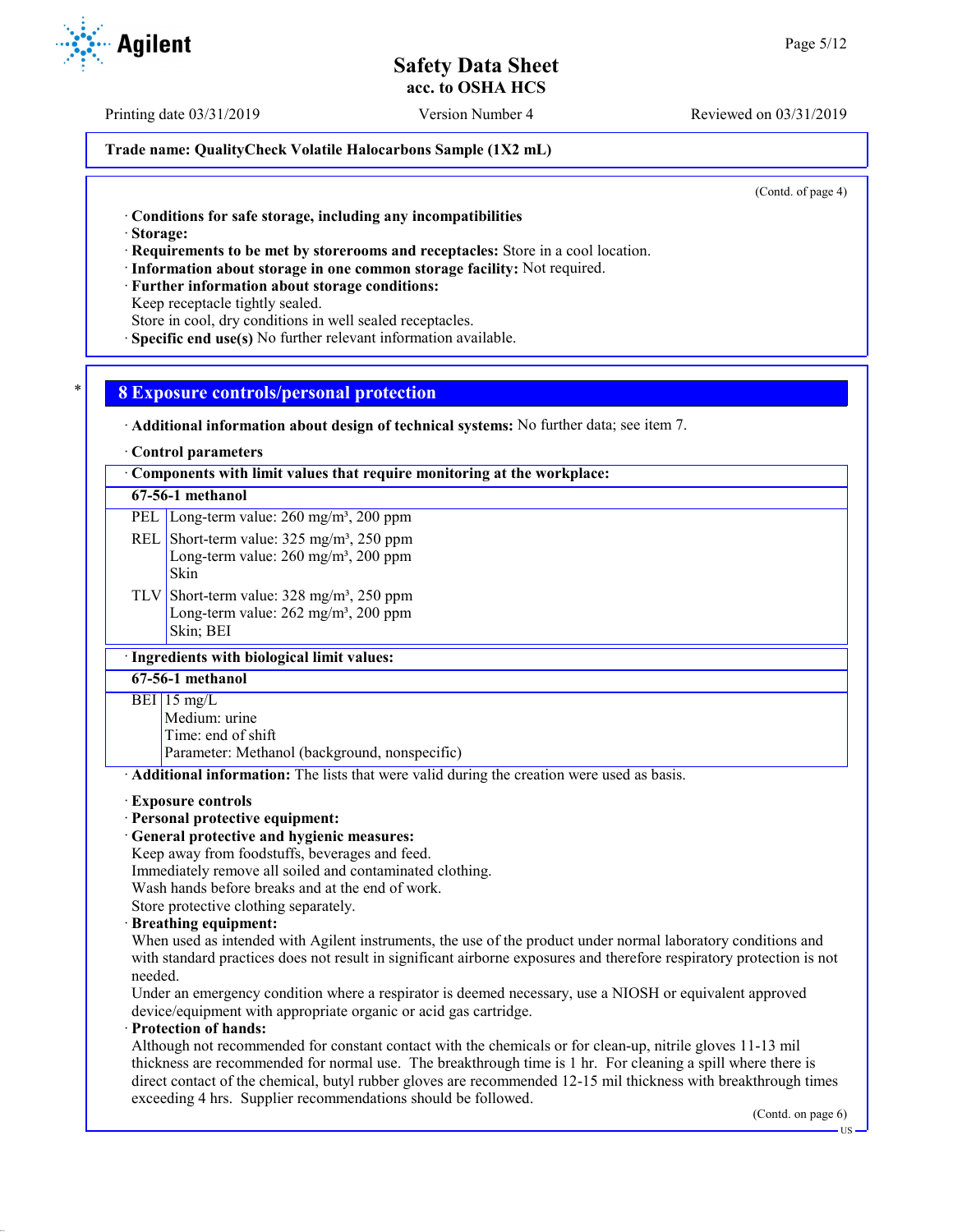Printing date 03/31/2019 Version Number 4 Reviewed on 03/31/2019

### **Trade name: QualityCheck Volatile Halocarbons Sample (1X2 mL)**

(Contd. of page 5)

US

· **Material of gloves**

For normal use: nitrile rubber, 11-13 mil thickness

For direct contact with the chemical: butyl rubber, 12-15 mil thickness

· **Penetration time of glove material**

For normal use: nitrile rubber: 1 hour

For direct contact with the chemical: butyl rubber: >4 hours

#### · **Eye protection:**

Tightly sealed goggles

# \* **9 Physical and chemical properties**

| · Information on basic physical and chemical properties    |                                                                                               |  |
|------------------------------------------------------------|-----------------------------------------------------------------------------------------------|--|
| <b>General Information</b>                                 |                                                                                               |  |
| · Appearance:                                              |                                                                                               |  |
| Form:                                                      | Fluid                                                                                         |  |
| Color:                                                     | Colorless                                                                                     |  |
| Odor:                                                      | Alcohol-like                                                                                  |  |
| Odor threshold:                                            | Not determined.                                                                               |  |
| · pH-value:                                                | Not determined.                                                                               |  |
| Change in condition                                        |                                                                                               |  |
| <b>Melting point/Melting range:</b>                        | $-98$ °C ( $-144.4$ °F)                                                                       |  |
| <b>Boiling point/Boiling range:</b>                        | 64.7 °C (148.5 °F)                                                                            |  |
| · Flash point:                                             | 9 °C (48.2 °F)                                                                                |  |
| · Flammability (solid, gaseous):                           | Not applicable.                                                                               |  |
| · Ignition temperature:                                    | 455 °C (851 °F)                                                                               |  |
| · Decomposition temperature:                               | Not determined.                                                                               |  |
| · Auto igniting:                                           | Product is not selfigniting.                                                                  |  |
| · Danger of explosion:                                     | Product is not explosive. However, formation of explosive air/vapor<br>mixtures are possible. |  |
| <b>Explosion limits:</b>                                   |                                                                                               |  |
| Lower:                                                     | 5.5 Vol %                                                                                     |  |
| Upper:                                                     | 44 Vol %                                                                                      |  |
| $\cdot$ Vapor pressure at 20 °C (68 °F):                   | 100 hPa (75 mm Hg)                                                                            |  |
| $\cdot$ Density at 20 °C (68 °F):                          | 0.80689 g/cm <sup>3</sup> (6.7335 lbs/gal)                                                    |  |
| · Relative density                                         | Not determined.                                                                               |  |
| · Vapor density                                            | Not determined.                                                                               |  |
| · Evaporation rate                                         | Not determined.                                                                               |  |
| · Solubility in / Miscibility with                         |                                                                                               |  |
| Water:                                                     | Not miscible or difficult to mix.                                                             |  |
| · Partition coefficient (n-octanol/water): Not determined. |                                                                                               |  |
|                                                            | (Contd. on page 7)                                                                            |  |

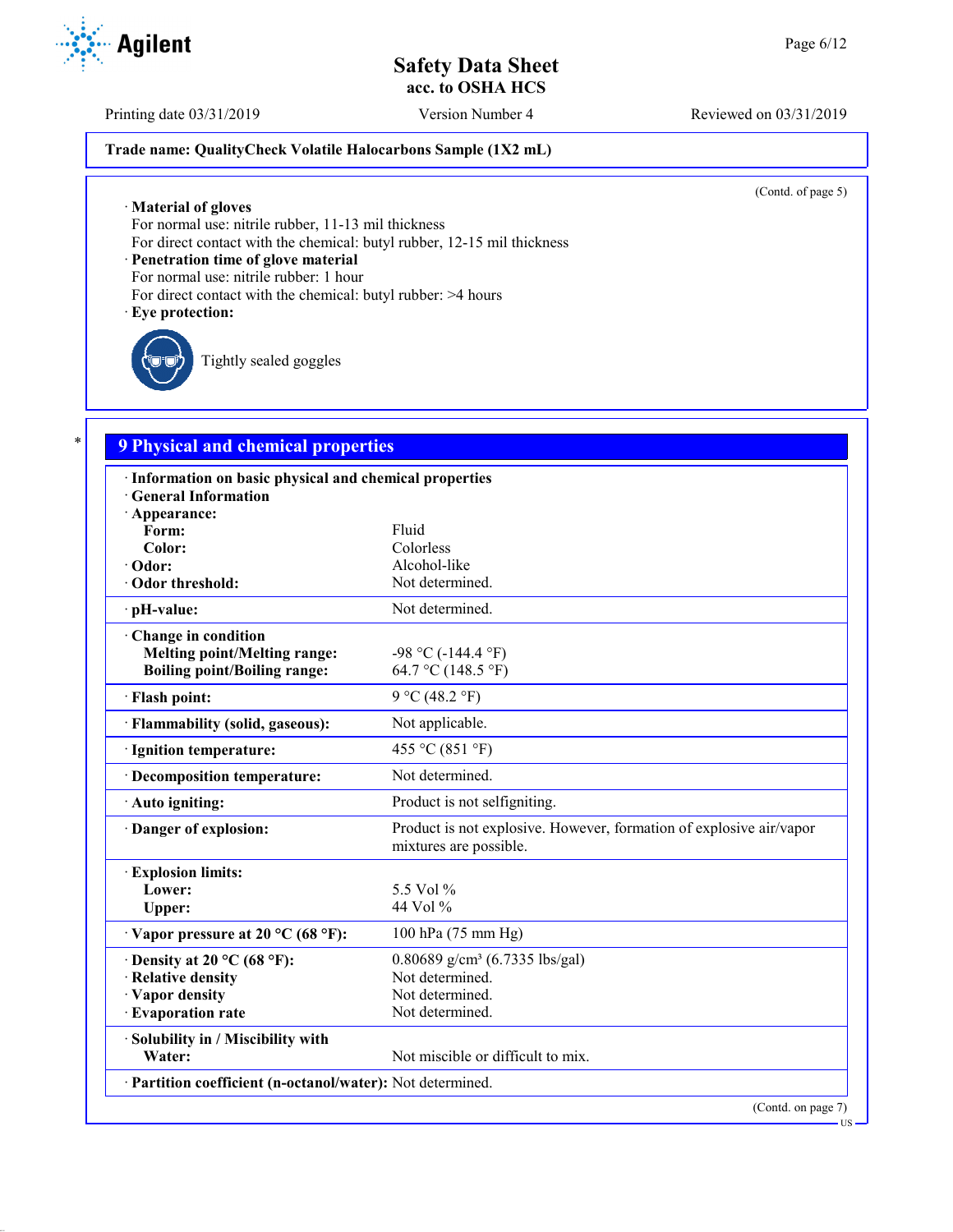

US

Printing date 03/31/2019 Version Number 4 Reviewed on 03/31/2019

### **Trade name: QualityCheck Volatile Halocarbons Sample (1X2 mL)**

|                           | (Contd. of page 6)                         |
|---------------------------|--------------------------------------------|
| · Viscosity:              |                                            |
| Dynamic:                  | Not determined.                            |
| Kinematic:                | Not determined.                            |
| Solvent content:          |                                            |
| <b>Organic solvents:</b>  | $99.6\%$                                   |
| <b>VOC</b> content:       | $99.41\%$                                  |
|                           | $802.1$ g/l / 6.69 lb/gal                  |
| Solids content:           | $0.0\%$                                    |
| $\cdot$ Other information | No further relevant information available. |

## **10 Stability and reactivity**

· **Reactivity** No further relevant information available.

- · **Chemical stability**
- · **Thermal decomposition / conditions to be avoided:** No decomposition if used according to specifications.
- · **Possibility of hazardous reactions** No dangerous reactions known.
- · **Conditions to avoid** No further relevant information available.
- · **Incompatible materials:** No further relevant information available.
- · **Hazardous decomposition products:** No dangerous decomposition products known.

## **11 Toxicological information**

· **Information on toxicological effects**

· **Acute toxicity:**

· **LD/LC50 values that are relevant for classification:**

**ATE (Acute Toxicity Estimate)**

Inhalative  $LC50/4$  h  $3.02$  mg/L

|        | 67-56-1 methanol          |                               |                    |
|--------|---------------------------|-------------------------------|--------------------|
| Oral   | LD50                      | $5,628$ mg/kg (rat)           |                    |
| Dermal | LD50                      | $15,800$ mg/kg (rabbit)       |                    |
|        |                           | 56-23-5 carbon tetrachloride  |                    |
| Oral   | LD50                      | $2,350$ mg/kg (rat)           |                    |
| Dermal | LD50                      | $5,070$ mg/kg (rat)           |                    |
|        |                           | 107-06-2 1,2-dichloroethane   |                    |
| Oral   | LD50                      | $670$ mg/kg (rat)             |                    |
| Dermal | LD50                      | $2,800$ mg/kg (rat)           |                    |
|        |                           | $2,800$ mg/kg (rabbit)        |                    |
|        |                           | 71-55-6 1,1,1-trichloroethane |                    |
| Oral   | LD50                      | $10,300$ mg/kg (rat)          |                    |
|        | 79-01-6 trichloroethylene |                               |                    |
| Oral   | LD50                      | $2,402$ mg/kg (mouse)         |                    |
|        |                           | $4,290$ mg/kg (rat)           |                    |
|        |                           |                               | (Contd. on page 8) |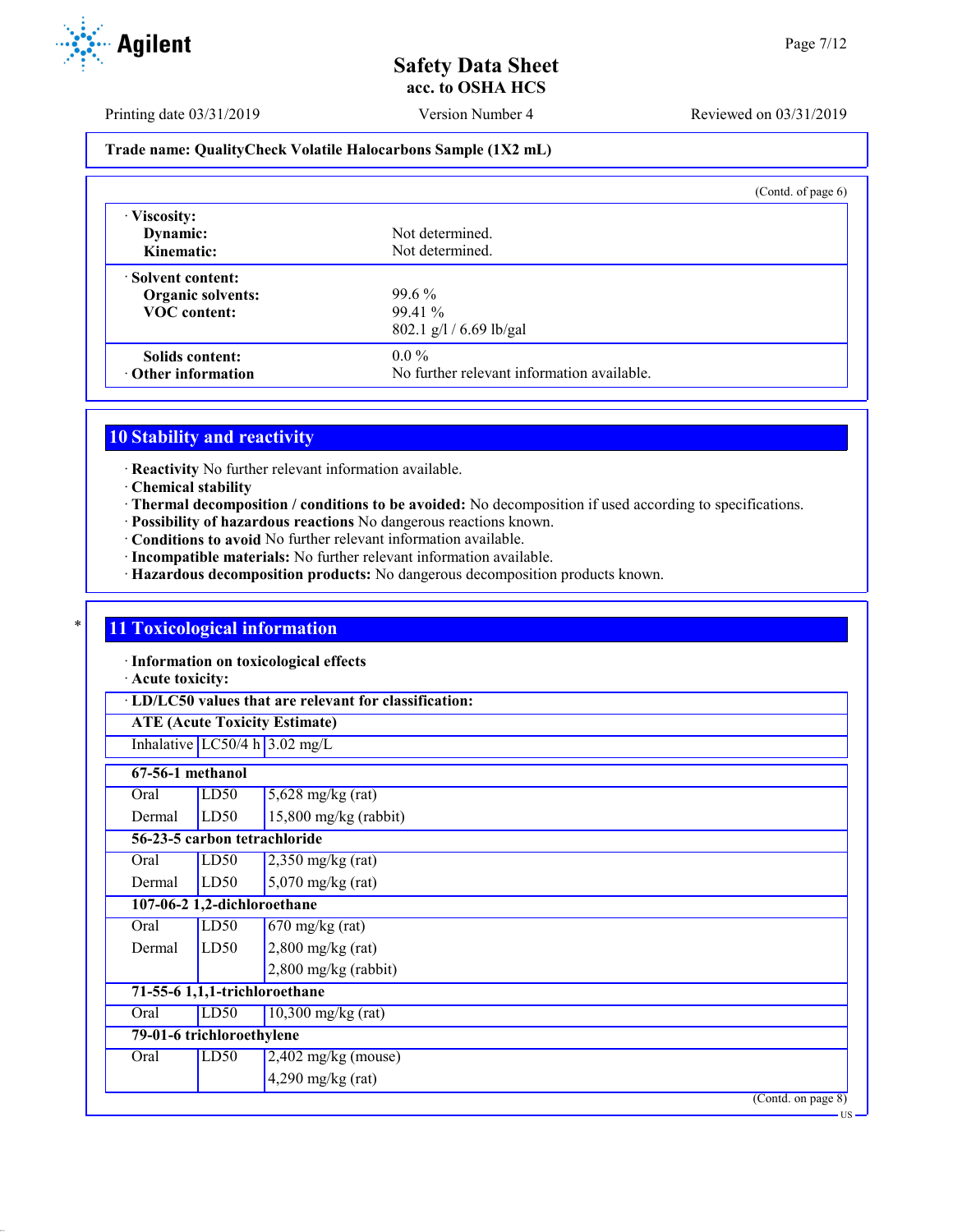Printing date 03/31/2019 Version Number 4 Reviewed on 03/31/2019

#### **Trade name: QualityCheck Volatile Halocarbons Sample (1X2 mL)**

(Contd. of page 7)

### Dermal LD50 8,450 mg/kg (mouse)

· **Primary irritant effect:**

· **on the skin:** No irritant effect.

· **on the eye:** No irritating effect.

· **Sensitization:** No sensitizing effects known.

· **Additional toxicological information:**

The product shows the following dangers according to internally approved calculation methods for preparations: Toxic

· **Carcinogenic categories**

| · IARC (International Agency for Research on Cancer)    |                                     |                         |  |
|---------------------------------------------------------|-------------------------------------|-------------------------|--|
|                                                         | 127-18-4 tetrachloroethylene        | 2A                      |  |
|                                                         | 56-23-5 carbon tetrachloride        | 2B                      |  |
|                                                         | 107-06-2 $\vert$ 1,2-dichloroethane | 2B                      |  |
|                                                         | 75-09-2 dichloromethane             | 2A                      |  |
|                                                         | $67-66-3$ trichloromethane          | 2B                      |  |
|                                                         | 124-48-1 dibromochloromethane       | $\overline{3}$          |  |
|                                                         | 71-55-6 $1,1,1$ -trichloroethane    | $\overline{3}$          |  |
|                                                         | 79-01-6 trichloroethylene           | 1                       |  |
|                                                         | $75-25-2$ bromoform                 | 3                       |  |
|                                                         | 75-27-4 bromodichloromethane        | 2B                      |  |
|                                                         | · NTP (National Toxicology Program) |                         |  |
|                                                         | 127-18-4 tetrachloroethylene        | $\overline{R}$          |  |
|                                                         | 56-23-5 carbon tetrachloride        | $\mathbb{R}$            |  |
|                                                         | 107-06-2 $\vert$ 1,2-dichloroethane | $\mathbb{R}$            |  |
|                                                         | 75-09-2 dichloromethane             | $\overline{R}$          |  |
|                                                         | 67-66-3 trichloromethane            | $\overline{R}$          |  |
|                                                         | 79-01-6 trichloroethylene           | $\overline{\mathbf{K}}$ |  |
|                                                         | 75-27-4 bromodichloromethane        | $\mathbb{R}$            |  |
| · OSHA-Ca (Occupational Safety & Health Administration) |                                     |                         |  |
|                                                         | 75-09-2 dichloromethane             |                         |  |

## **12 Ecological information**

- · **Toxicity**
- · **Aquatic toxicity:** No further relevant information available.
- · **Persistence and degradability** No further relevant information available.
- · **Behavior in environmental systems:**
- · **Bioaccumulative potential** No further relevant information available.
- · **Mobility in soil** No further relevant information available.
- · **Additional ecological information:**
- · **General notes:**

Water hazard class 3 (Self-assessment): extremely hazardous for water

Do not allow product to reach ground water, water course or sewage system, even in small quantities. Danger to drinking water if even extremely small quantities leak into the ground.

(Contd. on page 9)

US

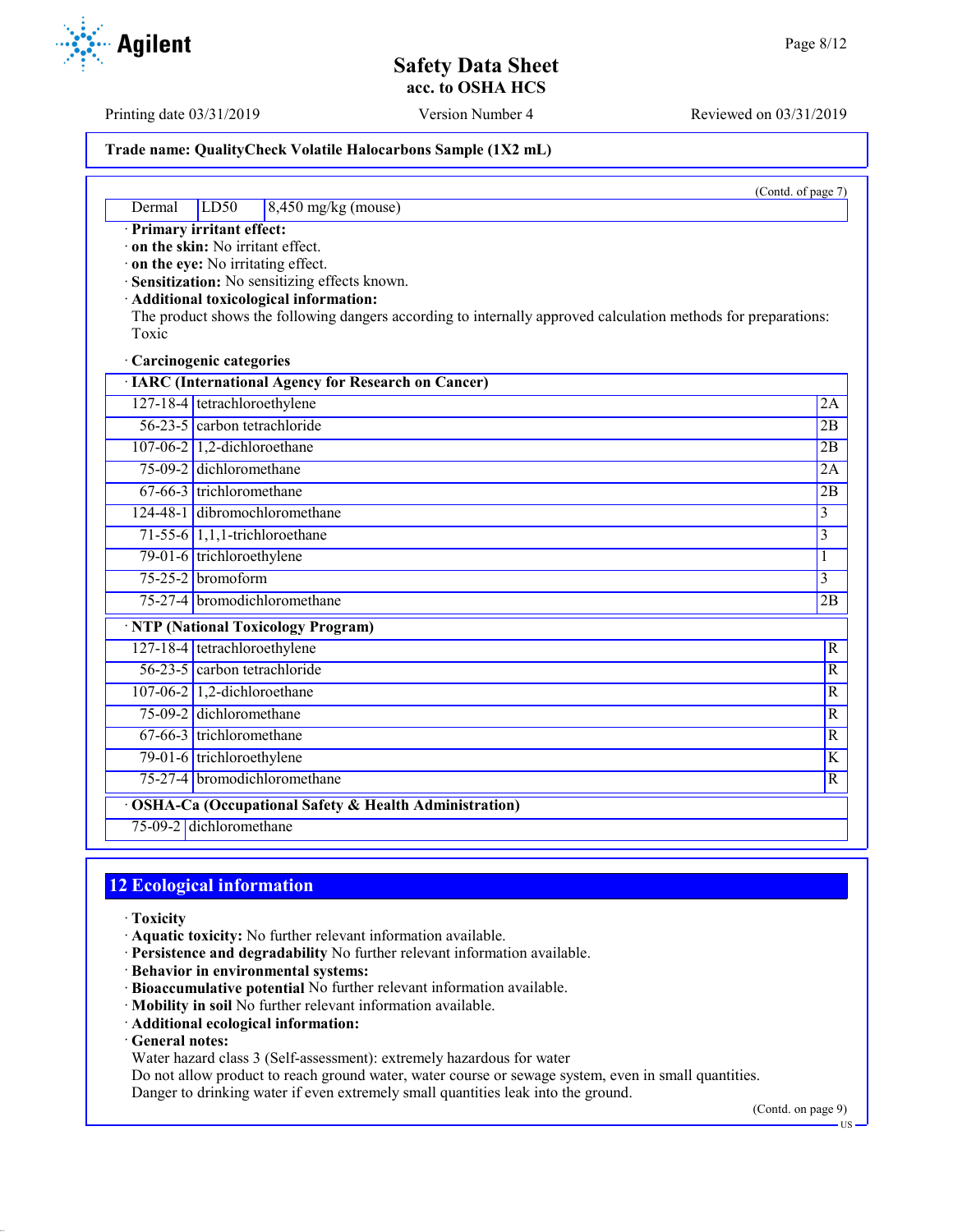Printing date 03/31/2019 Version Number 4 Reviewed on 03/31/2019

**Trade name: QualityCheck Volatile Halocarbons Sample (1X2 mL)**

(Contd. of page 8)

## · **Results of PBT and vPvB assessment**

· **PBT:** Not applicable.

· **vPvB:** Not applicable.

· **Other adverse effects** No further relevant information available.

# **13 Disposal considerations**

· **Waste treatment methods**

· **Recommendation:**

Must not be disposed of together with household garbage. Do not allow product to reach sewage system.

· **Uncleaned packagings:**

· **Recommendation:** Disposal must be made according to official regulations.

| <b>14 Transport information</b>                          |                                                     |
|----------------------------------------------------------|-----------------------------------------------------|
| · UN-Number<br>· DOT, IMDG, IATA                         | <b>UN1230</b>                                       |
| · UN proper shipping name<br>$\cdot$ DOT<br>· IMDG, IATA | Methanol solution<br>METHANOL solution              |
| · Transport hazard class(es)                             |                                                     |
| $\cdot$ DOT<br>€€                                        |                                                     |
| · Class<br>· Label                                       | 3 Flammable liquids<br>3, 6.1<br><u>L'ELELLETTE</u> |
| $\cdot$ IMDG<br>طينك                                     |                                                     |
| · Class<br>· Label                                       | 3 Flammable liquids<br>3/6.1                        |
| $\cdot$ IATA                                             | <u>.</u>                                            |
| · Class<br>· Label                                       | 3 Flammable liquids<br>3(6.1)                       |
| · Packing group<br>· DOT, IMDG, IATA                     | $\rm II$                                            |
|                                                          | (Contd. on page 10)                                 |

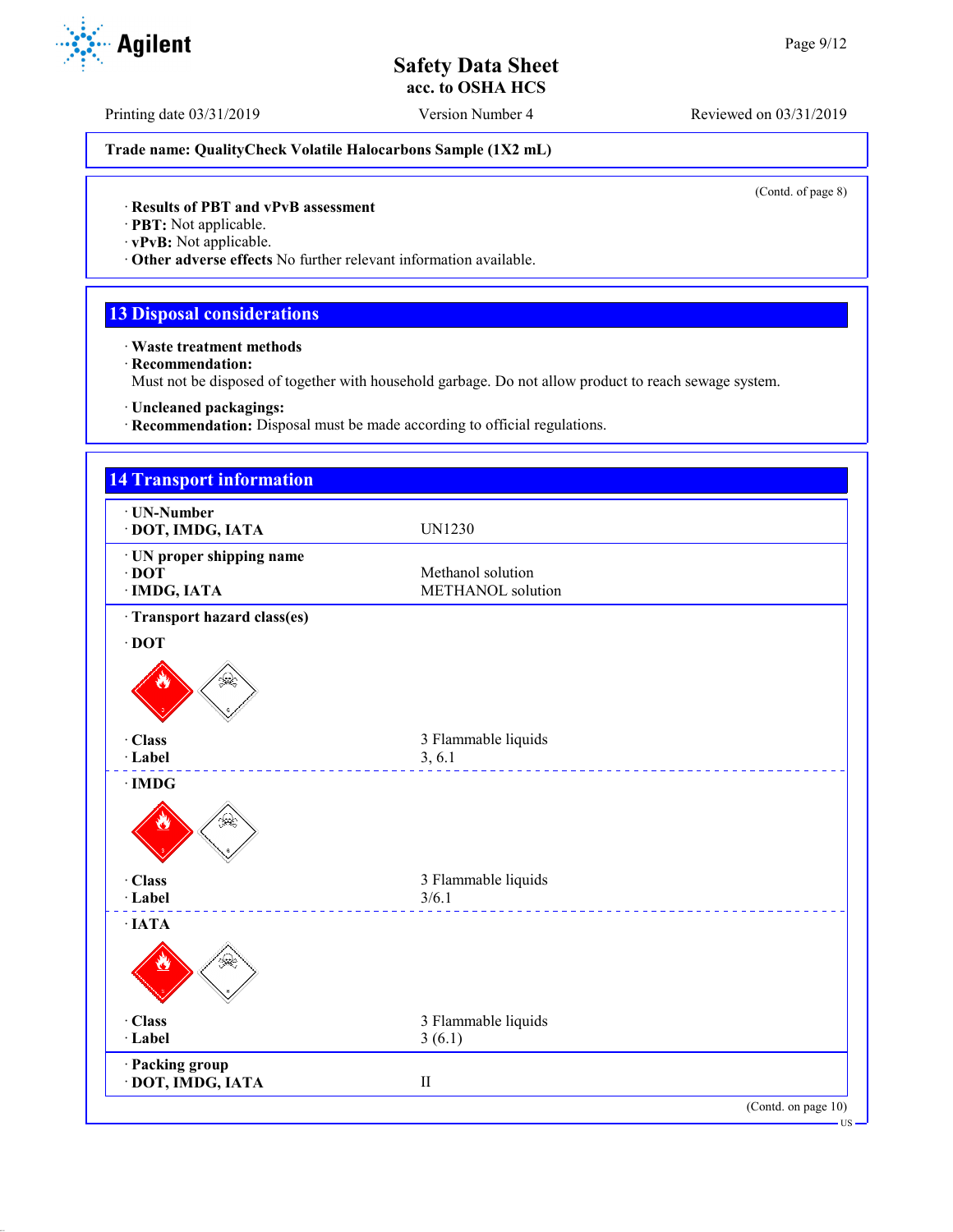Printing date 03/31/2019 Version Number 4 Reviewed on 03/31/2019

## **Trade name: QualityCheck Volatile Halocarbons Sample (1X2 mL)**

|                                            | (Contd. of page 9)                               |
|--------------------------------------------|--------------------------------------------------|
| <b>Environmental hazards:</b>              | Not applicable.                                  |
| Special precautions for user               | Warning: Flammable liquids                       |
| Danger code (Kemler):                      | 336                                              |
| <b>EMS</b> Number:                         | $F-E$ , $S-D$                                    |
| · Stowage Category                         | B                                                |
| · Stowage Code                             | SW2 Clear of living quarters.                    |
| Transport in bulk according to Annex II of |                                                  |
| <b>MARPOL73/78 and the IBC Code</b>        | Not applicable.                                  |
| · Transport/Additional information:        |                                                  |
| $\cdot$ DOT                                |                                                  |
| · Quantity limitations                     | On passenger aircraft/rail: 1 L                  |
|                                            | On cargo aircraft only: 60 L                     |
| $\cdot$ IMDG                               |                                                  |
| $\cdot$ Limited quantities (LQ)            | 1L                                               |
| $\cdot$ Excepted quantities (EQ)           | Code: E2                                         |
|                                            | Maximum net quantity per inner packaging: 30 ml  |
|                                            | Maximum net quantity per outer packaging: 500 ml |
| · UN "Model Regulation":                   | UN 1230 METHANOL SOLUTION, 3 (6.1), II           |

# **15 Regulatory information**

· **Safety, health and environmental regulations/legislation specific for the substance or mixture** · **Sara**

| · Section 313 (Specific toxic chemical listings): |
|---------------------------------------------------|
| $67-56-1$ methanol                                |
| 127-18-4 tetrachloroethylene                      |
| 56-23-5 carbon tetrachloride                      |
| 107-06-2 $\vert$ 1,2-dichloroethane               |
| 75-09-2 dichloromethane                           |
| 108-90-7 chlorobenzene                            |
| 67-66-3 trichloromethane                          |
| 71-55-6 $1,1,1$ -trichloroethane                  |
| 79-01-6 trichloroethylene                         |
| $75-25-2$ bromoform                               |
| 75-27-4 bromodichloromethane                      |
| · TSCA (Toxic Substances Control Act):            |
| All ingredients are listed.                       |

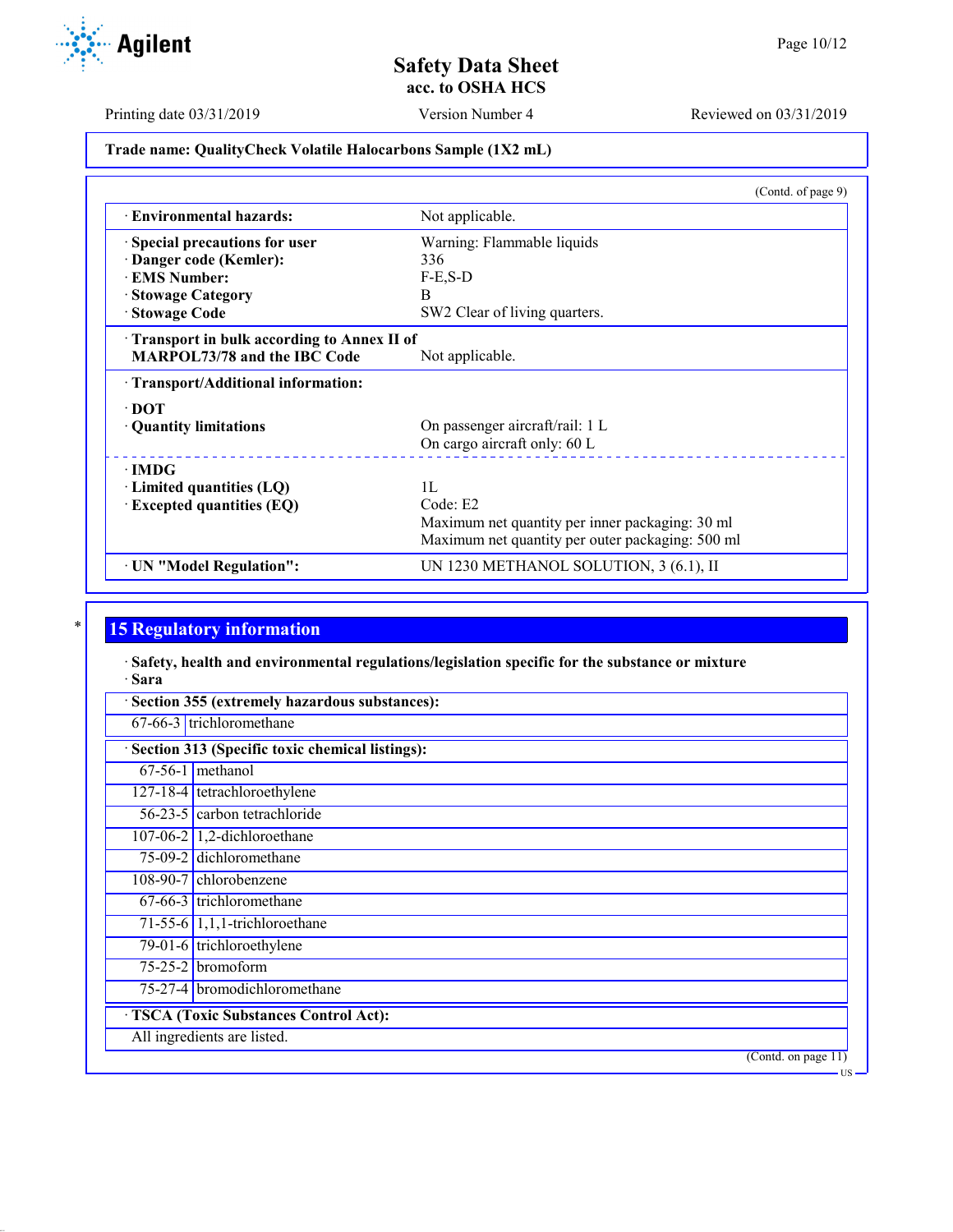Printing date 03/31/2019 Version Number 4 Reviewed on 03/31/2019

**Trade name: QualityCheck Volatile Halocarbons Sample (1X2 mL)**

(Contd. of page 10)

US

| · Proposition 65   |                                                             |                     |
|--------------------|-------------------------------------------------------------|---------------------|
|                    | Chemicals known to cause cancer:                            |                     |
|                    | 127-18-4 tetrachloroethylene                                |                     |
|                    | 56-23-5 carbon tetrachloride                                |                     |
|                    | $107-06-2$ 1,2-dichloroethane                               |                     |
|                    | 75-09-2 dichloromethane                                     |                     |
|                    | 67-66-3 trichloromethane                                    |                     |
|                    | 79-01-6 trichloroethylene                                   |                     |
|                    | $75-25-2$ bromoform                                         |                     |
|                    | 75-27-4 bromodichloromethane                                |                     |
|                    | Chemicals known to cause reproductive toxicity for females: |                     |
|                    | None of the ingredients is listed.                          |                     |
|                    | Chemicals known to cause reproductive toxicity for males:   |                     |
|                    | 79-01-6 trichloroethylene                                   |                     |
|                    | Chemicals known to cause developmental toxicity:            |                     |
| $67-56-1$ methanol |                                                             |                     |
|                    | 67-66-3 trichloromethane                                    |                     |
|                    | 79-01-6 trichloroethylene                                   |                     |
|                    | · Carcinogenic categories                                   |                     |
|                    | <b>EPA (Environmental Protection Agency)</b>                |                     |
|                    | 127-18-4 tetrachloroethylene                                | L                   |
|                    | 56-23-5 carbon tetrachloride                                | L                   |
|                    | 107-06-2 1,2-dichloroethane                                 | B2                  |
|                    | 75-09-2 dichloromethane                                     | L                   |
|                    | 108-90-7 chlorobenzene                                      | D                   |
|                    | 67-66-3 trichloromethane                                    | B2, L, NL           |
|                    | 124-48-1 dibromochloromethane                               | $\overline{C}$      |
|                    | $71-55-6$ 1,1,1-trichloroethane                             | $\overline{\rm II}$ |
|                    | 79-01-6 trichloroethylene                                   | CaH                 |
|                    | $75-25-2$ bromoform                                         | B <sub>2</sub>      |
|                    | 75-27-4 bromodichloromethane                                | $\overline{B2}$     |
|                    | TLV (Threshold Limit Value established by ACGIH)            |                     |
|                    | 127-18-4 tetrachloroethylene                                | A <sub>3</sub>      |
|                    | 56-23-5 carbon tetrachloride                                | A2                  |
|                    | 107-06-2 1,2-dichloroethane                                 | A4                  |
|                    | 75-09-2 dichloromethane                                     | $\overline{A3}$     |
|                    | 108-90-7 chlorobenzene                                      | $\overline{A3}$     |
|                    | 67-66-3 trichloromethane                                    | A3                  |
|                    | $71-55-6$ 1,1,1-trichloroethane                             | $\overline{A4}$     |
|                    | 79-01-6 trichloroethylene                                   | $\overline{A2}$     |
|                    | $75-25-2$ bromoform                                         | A <sub>3</sub>      |
|                    |                                                             | (Contd. on page 12) |